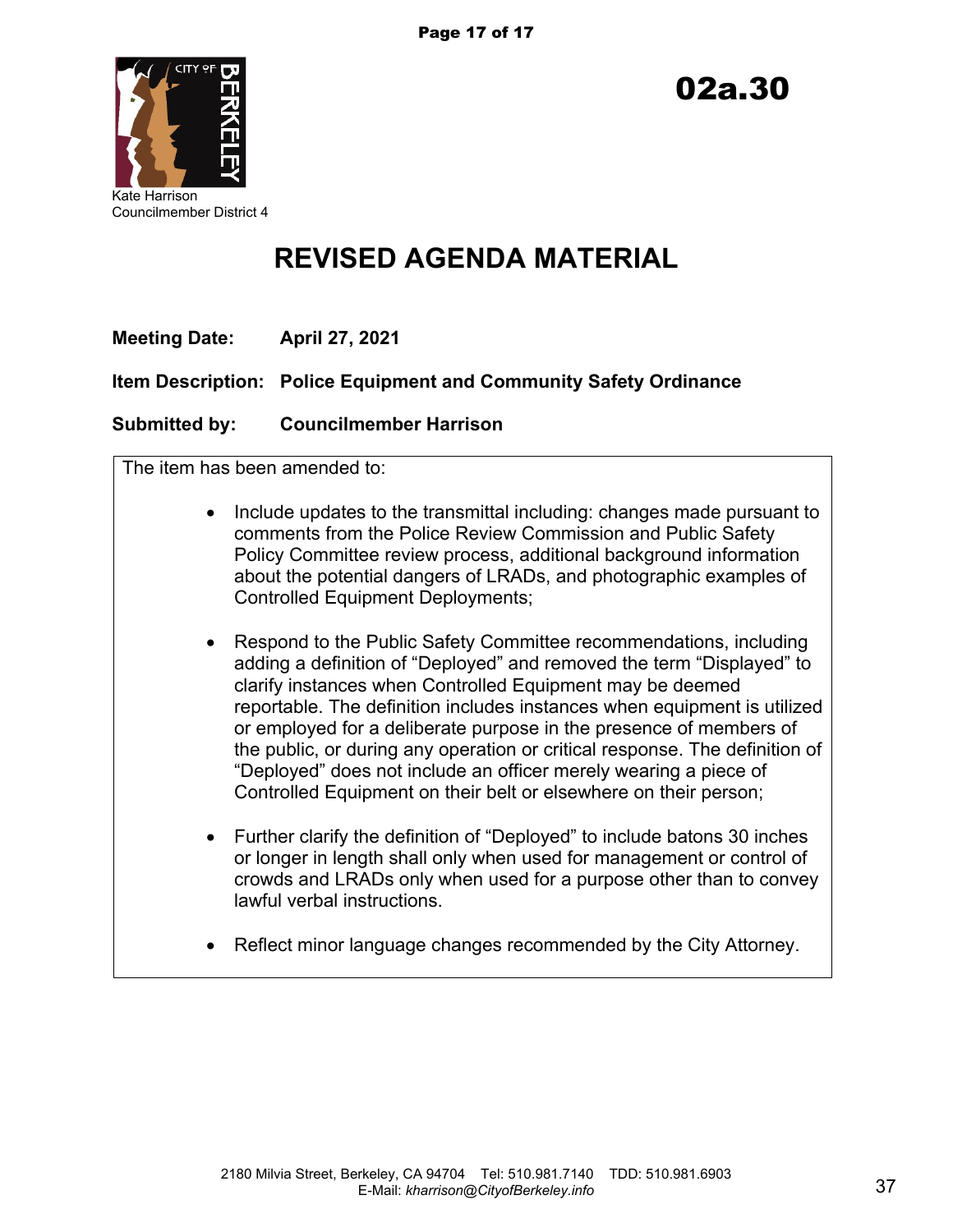

Kate Harrison Councilmember District 4

**ACTION CALENDAR** April 27, 2021

To: Honorable Mayor and Members of the City Council

From: Councilmembers Harrison, Bartlett and Taplin

Subject: Adopt an Ordinance Adding Chapter 2.100 to the Berkeley Municipal Code Regulating Police Acquisition and Use of Controlled Equipment

## RECOMMENDATION

Adopt an Ordinance Adding Chapter 2.100 to the Berkeley Municipal Code to Regulate Police Acquisition and Use of Controlled Equipment.

## POLICY COMMITTEE RECOMMENDATION

On March 29, 2021, the Public Safety Policy Committee moved to send the item with a qualified positive recommendation, removing definition #13 (LRAD) and further recommending that Council deliberate on definitions for #8, #9 (40 mm projectile only), and #12 due to concern about duplication with the Use of Force policy. Council may consider possible amendments to the Use of Force policy to ensure that all controlled equipment specified in #8, the 40 mm projectile in definition #9, and #12 are covered and reported by our City's Use of Force policy, including reporting on police beat areas in quarterly use of force reporting to Council. Consider possible replacement of "display" in Controlled Equipment Ordinance to "deploy" defined as "to utilize for a deliberate purpose in the presence of members of the public.

#### BACKGROUND

The acquisition and use of certain police equipment and weapons pose grave threats to civil liberties and public health and safety. It is in the public interest that acquisition of any police equipment with the potential to impose physical or phycological harm to community members should be thoroughly reviewed by the Police Accountability Board (PAB) or the Police Review Commission until such time that the new board is established, and Council. Legally enforceable safeguards, including transparency, oversight, and accountability measures, must be in place to protect the public's welfare, safety, civil rights, and civil liberties before certain categories of equipment are funded, acquired, or used.

The Council already relies on the Police Review Commission to review certain Police equipment acquisitions and uses. In addition, the Council has imposed limits directly, for example: limiting further acquisition of military material from the Department of Defense 1033 Program, acquisitions of armored vehicles and surveillance equipment, the use of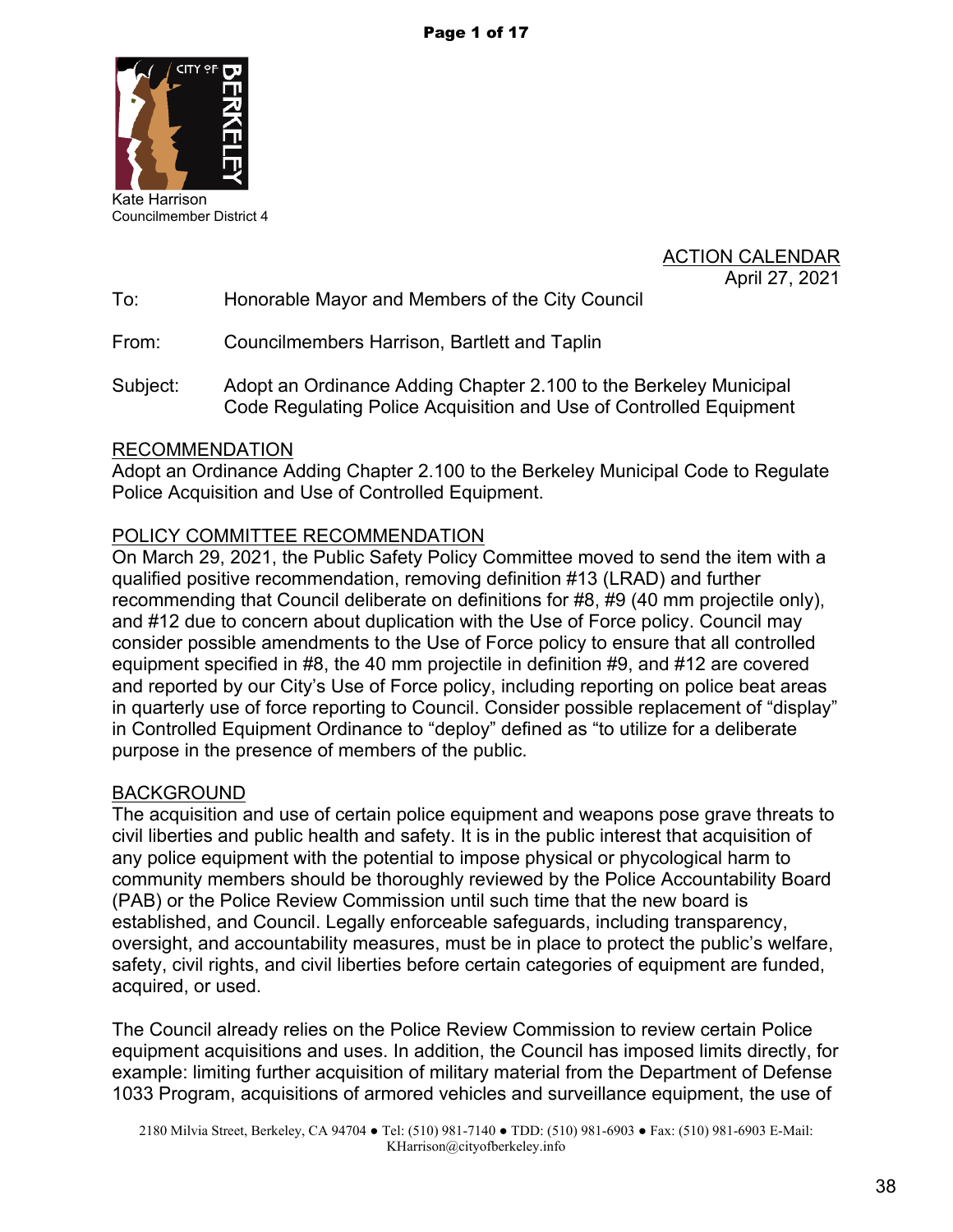Adopt an Ordinance Adding Chapter 2.100 to the Berkeley Municipal Code Regulating Police Acquisition and Use of Controlled Equipment

pepper spray in crowd control situations, and the use of tear gas. However, the City currently lacks a comprehensive framework for reviewing and regulating the acquisition of a broad spectrum of potentially problematic equipment.

The Oakland Police Commission is also currently in the process of recommending to the Oakland City Council a new policy inspired by Berkeley's Surveillance Technology Ordinance and California Assembly Bill AB 3131, a prior attempt to regulate military equipment statewide, to thoroughly consider the proposed acquisition and use of potentially problematic police equipment *before* community members can be harmed.

The list of Controlled Equipment defined in Berkeley's ordinance is in part inspired by equipment definitions President Obama's Executive Order 13688 and California Assembly Bill AB 3131. The list of equipment is not exhaustive and may be added to or subtracted from as needed.

President Biden is reportedly in the process of readopting President Obama's executive order limiting transfers of military equipment to police departments as well as requiring local oversight and approval of such acquisitions. This ordinance operates under the same premise: local governments should oversee the acquisition and use of equipment that has the potential to impact public safety and civil liberties.

Deployment of such equipment, regardless of whether it is actually fully utilized, may have a significant impact on community members during police operations and crowd management and control events. For example, the deployment of militarized armored vehicles, or drones may elicit outsized fear and trauma in the populace, and ultimately contribute to a further breakdown in community-police relations.

Before the Ordinance was reviewed by the Public Safety Committee, a subcommittee of the Police Review Commission, including representative of the BPD, held extensive conversations over six full meetings, and reviewed every concept in the proposed ordinance. The full Commission approved the Ordinance. It was also carefully considered by the Public Safety Committee for more than 120 days. The Ordinance is a product of thorough and thoughtful consideration by various policy making bodies and is ready for consideration and adoption by the full Council.

#### **Definition of Controlled Equipment**

The proposed Ordinance, as reviewed by the Police Review Commission and the Council's Public Safety Committee, defines the following equipment types as Controlled Equipment:

- Vehicles that are built or modified to provide ballistic protection to their occupants, such as mine-resistant ambush protected (MRAP) vehicles or armored personnel carriers.
	- o Police versions of standard passenger vehicles are specifically excluded.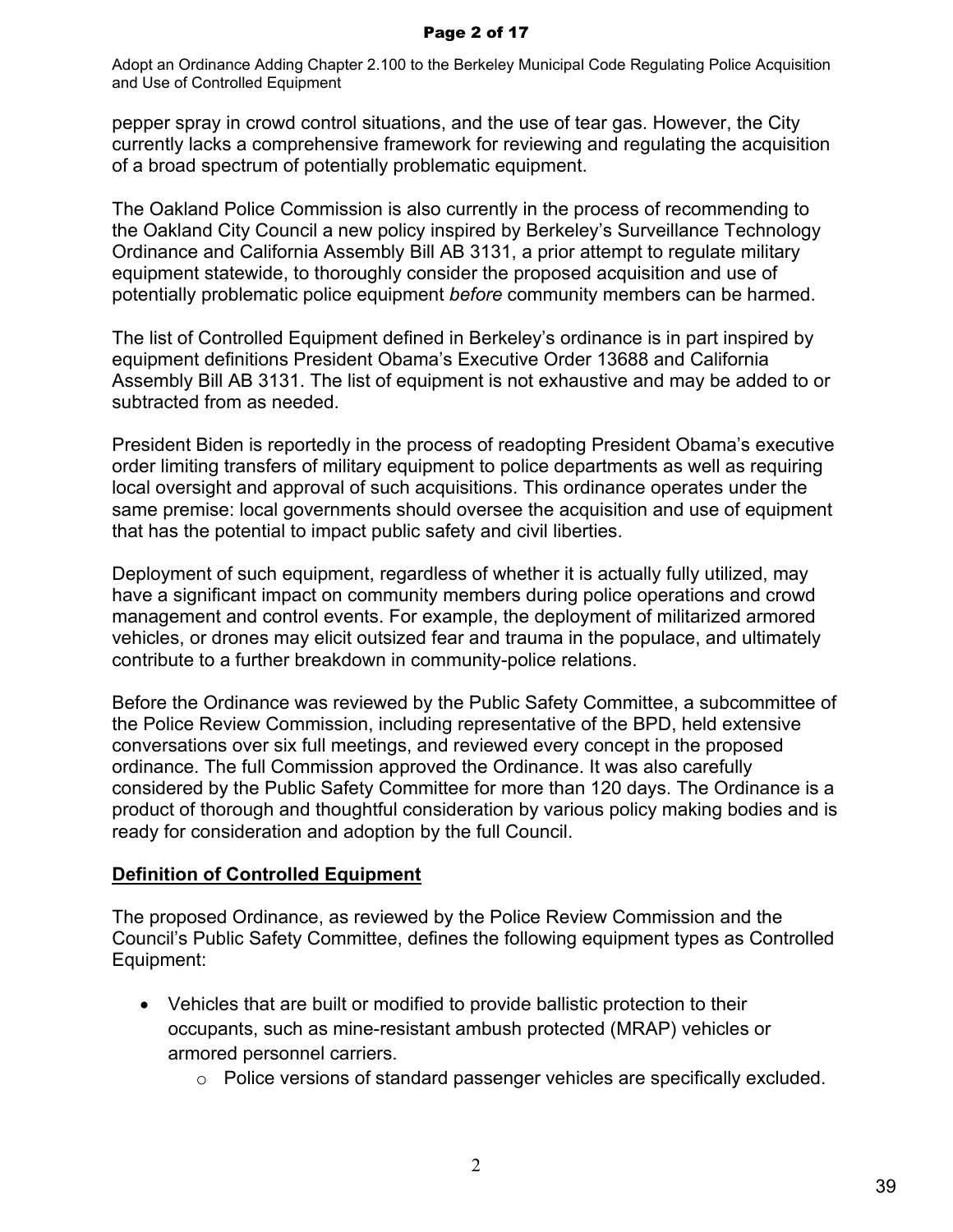#### Page 3 of 17

Adopt an Ordinance Adding Chapter 2.100 to the Berkeley Municipal Code Regulating Police Acquisition and Use of Controlled Equipment

- Multi-purpose wheeled vehicles that are: built to operate both on-road and offroad, such as a high mobility multipurpose wheeled vehicle (HMMWV), commonly referred to as a Humvee, a two and one-half-ton truck, or a five-ton truck; or built or modified to use a breaching or entry apparatus as an attachment.
	- o Unarmored all-terrain vehicles (ATVs) and motorized dirt bikes are specifically excluded from this section.
- Tracked vehicles that are built or modified to provide ballistic protection to their occupants and utilize a tracked system instead of wheels for forward motion.
- Aircraft, vessels, or vehicles of any kind, whether manned or unmanned, with attached or mounted weapons.
- Breaching apparatus designed to provide rapid entry into a building or through a secured doorway, including equipment that is mechanical, such as a battering ram, and equipment that is ballistic, such as a slug, or equipment that is explosive in nature. Items designed to remove a lock, such as bolt cutters, small gauge frangible rounds, or a handheld ram, are excluded from this policy.
- Firearms of .50 caliber or greater.
- Ammunition of .50 caliber or greater.
- Specialized firearms, including the Colt M4, and associated ammunition of less than .50 caliber, as defined in Sections 30510 and 30515 of the California Penal Code.
- Projectile launch platforms and their associated munitions, such as 40mm projectile launchers, "bean bag," rubber bullet, or specialty impact munition (SIM) weapons, and equipment used to disperse chemical agents.
- Any knife designed to be attached to the muzzle of a rifle, shotgun, or long gun for purposes of hand-to-hand combat.
- Explosives, pyrotechnics, such as "flashbang" grenades, and chemical weapons such as "teargas," CS gas, pepper spray, and "pepper balls".
- Batons 30 inches or longer.
	- o Batons 30 inches or longer in length shall only be deemed "deployed" when used for management or control of crowds.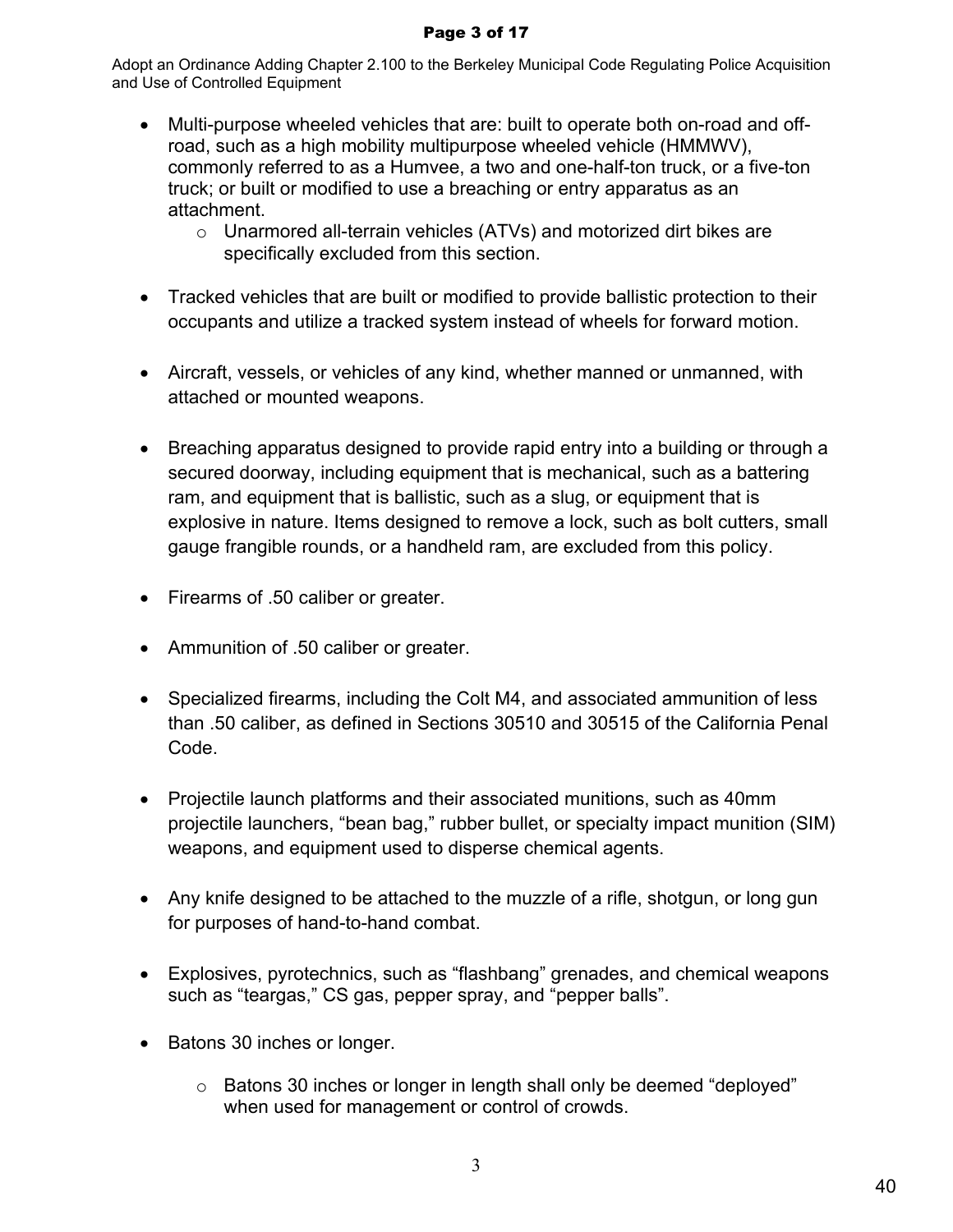Adopt an Ordinance Adding Chapter 2.100 to the Berkeley Municipal Code Regulating Police Acquisition and Use of Controlled Equipment

- Active area denial weapons, such as the Taser Shockwave, microwave weapons, and water cannons and the Long Range Acoustic Device (LRAD).
	- $\circ$  The LRAD shall only be deemed "deployed" when used for a purpose other than to convey lawful verbal instructions. LRAD as Deployed to convey lawful verbal instructions is not reportable.
- Any other equipment as determined by a majority of the City Council to require additional oversight.

# **Significance of the LRAD**

Despite legitimate uses of the LRAD, including for Fire and Police Department dispersal orders during natural disasters and crowd events, there is still significant potential for these devices to be used in ways that could impact human health and safety. Depending on how LRAD devices are used, they can be used to project both verbal instructions and tones of various frequencies. It is the latter setting that prompts concern for public safety.

According to Popular Mechanics, LRAD devices deployed by police departments in other jurisdictions cause "horrible, nauseating pain" across the entire body, causing disorientated protesters to collapse to the ground. The setting can induce permanent hearing damage, and was originally developed by the U.S. military to deter terrorists from approaching naval ships. It has since reportedly been used during the Dakota Access Pipeline protests, the 2017 Washington D.C. Women's March, and during various protests following the murder of George Floyd. LRADs can generate sounds up to 160 dB, despite the fact that sounds over 85 decibels cause permanent damage.<sup>1</sup>

Although BPD policy 707 explicitly forbids BPD from using the LRAD system as "a weapon," it is unclear whether officers are forbidden from using the LRAD for non-verbal sounds in order to deter protesters from certain areas. In fact, policy section 707.4 states that the LRAD may be legitimately used to "Establish safety zones and humanely enforce permitters" in addition to communicating with protesters. Therefore, this Ordinance requires impact and use policies for LRAD devices, and annual reporting is triggered only when the device is used for purposes other than verbal dispersal communications. LRAD deployments providing lawful verbal instructions would not be reportable under this ordinance. Only the potentially most harmful uses of LRAD (nonverbal tones) would be reportable. This recent amendment responds directly to the Public Safety Policy Committee's recommendations regarding the ordinance.

# **Ordinance Overview**

<sup>1</sup> Lynne Peskoe-Yang, "How to Dodge the Sonic Weapon Used by Police," Popular Mechanics, June 17, 2020, https://www.popularmechanics.com/military/weapons/a32892398/what-is-lrad-sonic-weaponprotests/.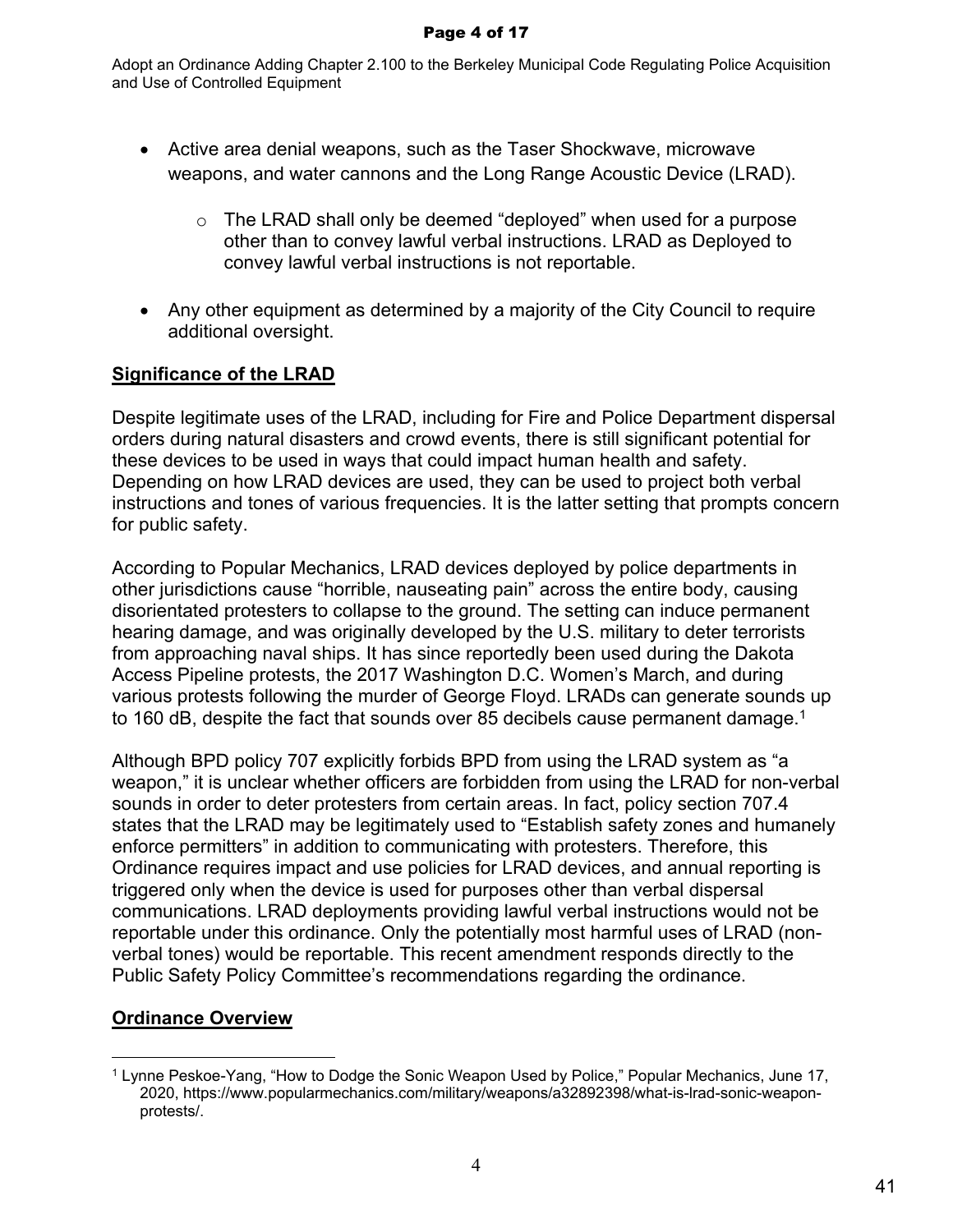#### Page 5 of 17

Adopt an Ordinance Adding Chapter 2.100 to the Berkeley Municipal Code Regulating Police Acquisition and Use of Controlled Equipment

The primary concepts of the proposed Oakland and Berkeley Ordinances are as follows:

- 1. Controlled Equipment Use Policies and Controlled Equipment Impact Reports must be reviewed and adopted before the use of Controlled Equipment may be authorized.
- 2. Requires the Police Department to submit Controlled Equipment Use Policies and Controlled Equipment Impact Reports to the Police Commission for review and recommendation.
- 3. Requires the PAB to review submissions at a public hearing and determine whether such submissions warrant a recommendation to Council for adoption or rejection within 90 days.
- 4. Requires the City Council to ratify or reverse the PAB's recommendations following the Board's review of Controlled Equipment Use Policies.
- 5. Requires the Police Department to submit an annual report describing the use of authorized Controlled Equipment during the year prior.
- 6. Requires the PAB to review the annual Controlled Equipment report, determine whether covered equipment has complied with the standards for approval, and recommend renewal or modification of Use Policies, or the revocation of authorization for use.
- 7. Requires the City Council to ratify or reverse the PAB's recommendations following the Commission's review of the Controlled Equipment annual report.

The Berkeley Surveillance Ordinance model of thoroughly considering the impact of acquiring and using certain technology has served the public well since adoption in early 2018. A similar regime is appropriate for consideration of police equipment.

Similar to the Surveillance Ordinance, the item provides the Police Department with a year from the date of passage to submit Controlled Equipment Use Policies and Controlled Equipment Impact Statements for approval. This process will assist the public, Council and Commission in better understanding the scope of controlled equipment inventory, use policies and impact. Like the Surveillance Ordinance, this ordinance does not presuppose that certain equipment is harmful or should be disallowed; it simply flags certain equipment acquisitions for further review and approval by civilian bodies.

Reporting mandated by this ordinance may actually serve the Department's fundraising goals, by creating an account of how equipment is used. Just as grants require reporting on use that are often the basis for grant renewals, tracking the legitimate uses of equipment that is often perceived by some people as militarized or controversial creates a solid basis for future funding decisions.

In cases where the department applies to acquire Controlled Equipment that is subject to a time-sensitive grant application, the PAB will have 30 days to provide a recommendation to the Council.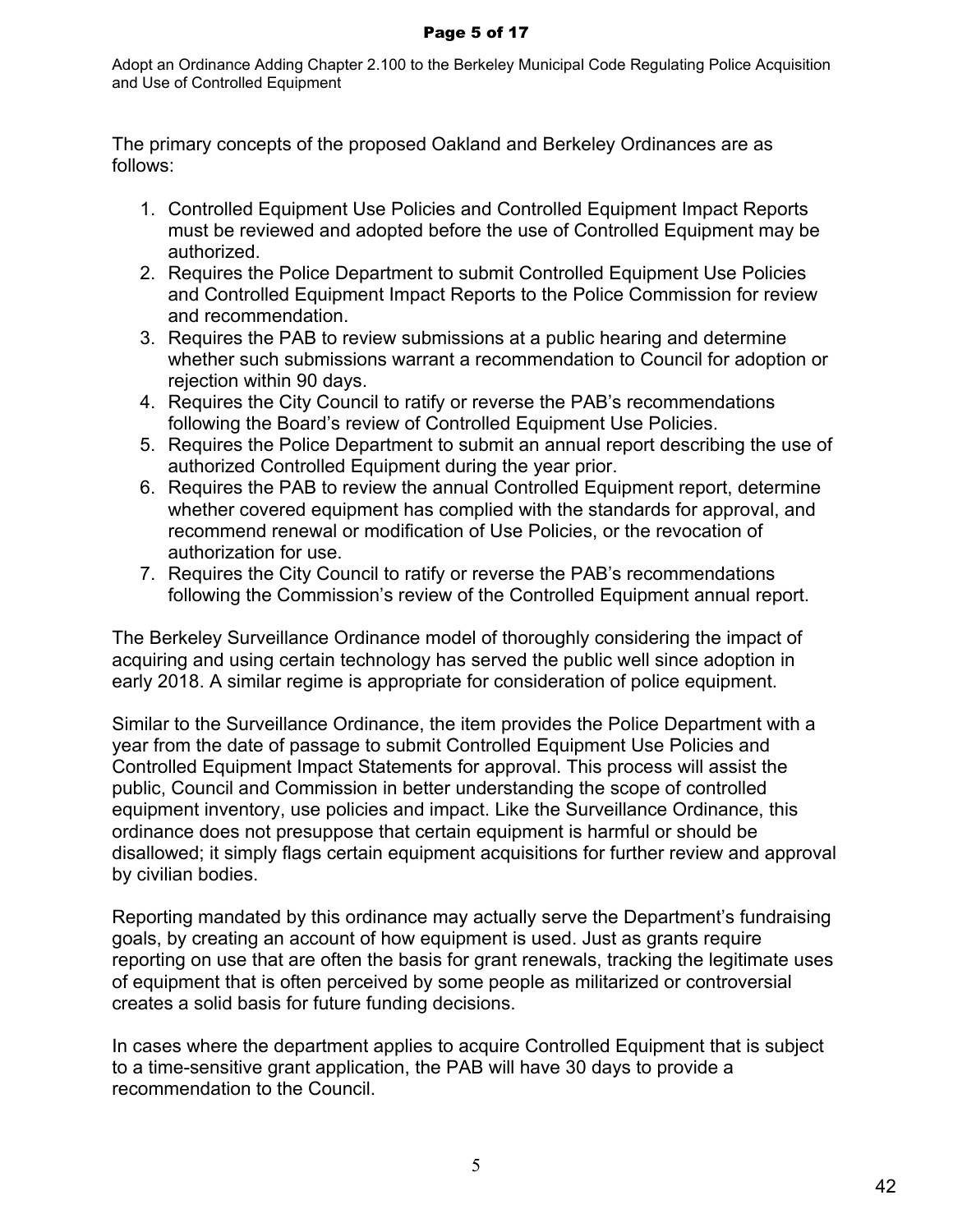#### Page 6 of 17

Adopt an Ordinance Adding Chapter 2.100 to the Berkeley Municipal Code Regulating Police Acquisition and Use of Controlled Equipment

This ordinance does not provide any obligations on other jurisdictions providing mutual aid to Berkeley.

#### **Reporting Threshold**

The ordinance requires annual reporting when Controlled Equipment is deployed. The word "deployed" is defined in the Ordinance as meaning: "to utilize, employ, or arrange Controlled Equipment for a deliberate purpose in the presence of members of the public, or during any operation or critical response." Deploy does not mean storing controlled equipment such as a baton or pepper spray on an officer's belt, or carrying a Colt M4 rifle in a vehicle. Deploy is clearly defined in an active sense in the presence of community members. The clear and concise definition of "Deployed" was added to the ordinance in response to the Public Safety Policy Committee review process.

Reports will include specific data about the geographic location of the deployment of Controlled Equipment. This will assist the Department, PAB and Council in monitoring whether there are any disparities in how such equipment is deployed.

The reporting requirements of this ordinance are distinct from the Use of Force Policy. For example, Use of Force reporting only occurs when force is used (except in the case of pointing firearms in the presence of an individual), whereas this ordinance is concerned with the deployment of equipment even if force does not result. In addition, it may be difficult, if not impossible, to know controlled equipment was used in a Use of Force event because the report is focused on the force used and not on the equipment itself. Finally, this policy includes important reporting requirements such as geographic location and type of event (e.g., in a demonstration, against an individual, in hostage situations), which will help facilitate an understanding of how and how often Controlled Equipment is being deployed across the city and whether inequities exist. The Use of Force reporting scheme does not yet include such geographic details.

# **Examples of Controlled Equipment Deployment Pursuant to the Ordinance**

The following are examples illustrating the intent of the Ordinance with respect to what is not and what is not considered deployment of Controlled Equipment:

 Carrying pepper spray or a baton during crowd management in the presence of the public, or during an operation, in a passive or inactive fashion such as on a belt or on the back with a strap, *is not* **a deployment** of controlled equipment: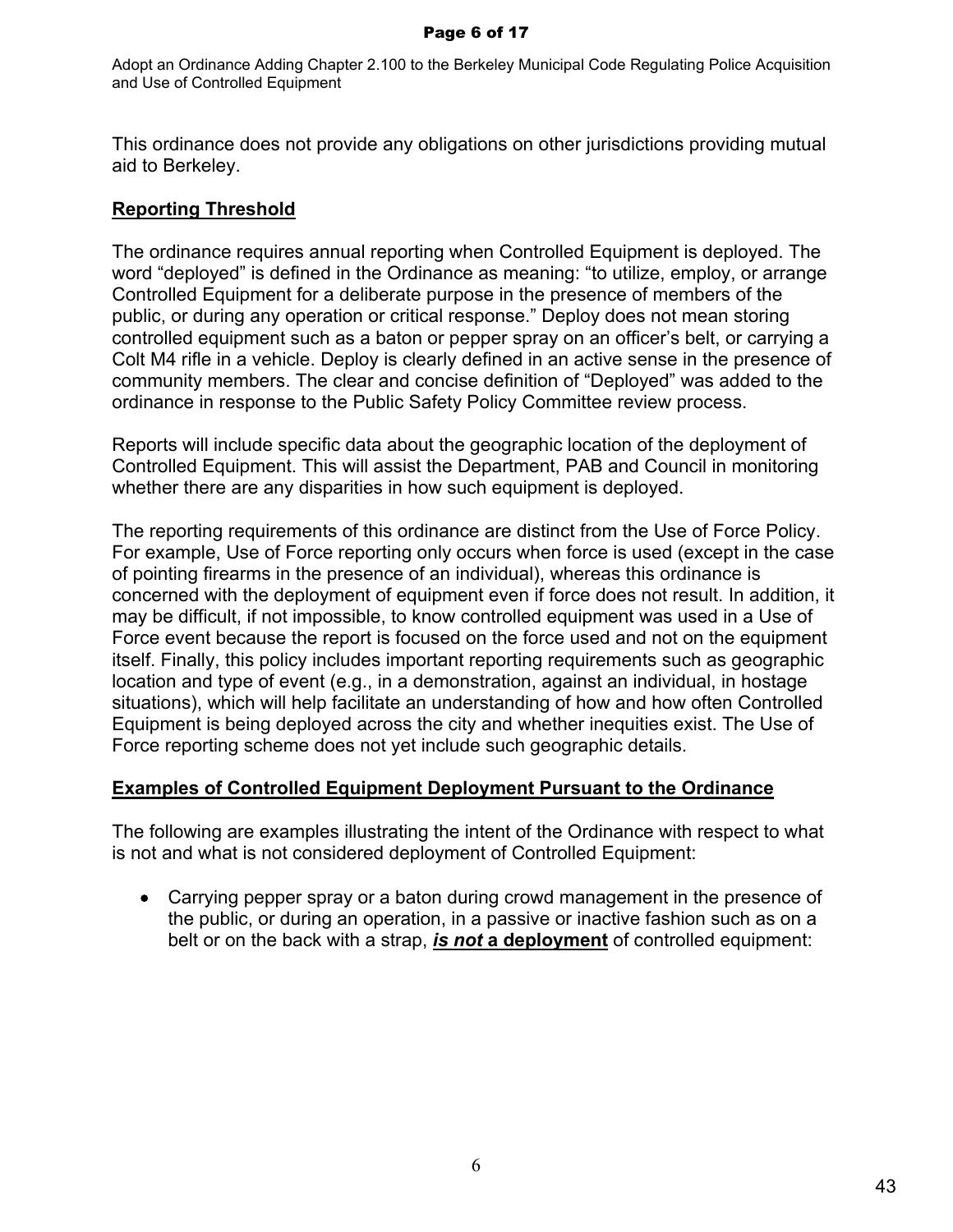#### Page 7 of 17

Adopt an Ordinance Adding Chapter 2.100 to the Berkeley Municipal Code Regulating Police Acquisition and Use of Controlled Equipment



 Holding a specialized rifle in the presence of the public, or during an operation, regardless of whether it is fired or pointed is considered a deployment:



• Holding a baton during crowd management or control in the presence of the public, or during an operation, regardless of whether officers attempt to strike individuals *is a deployment* of controlled equipment:

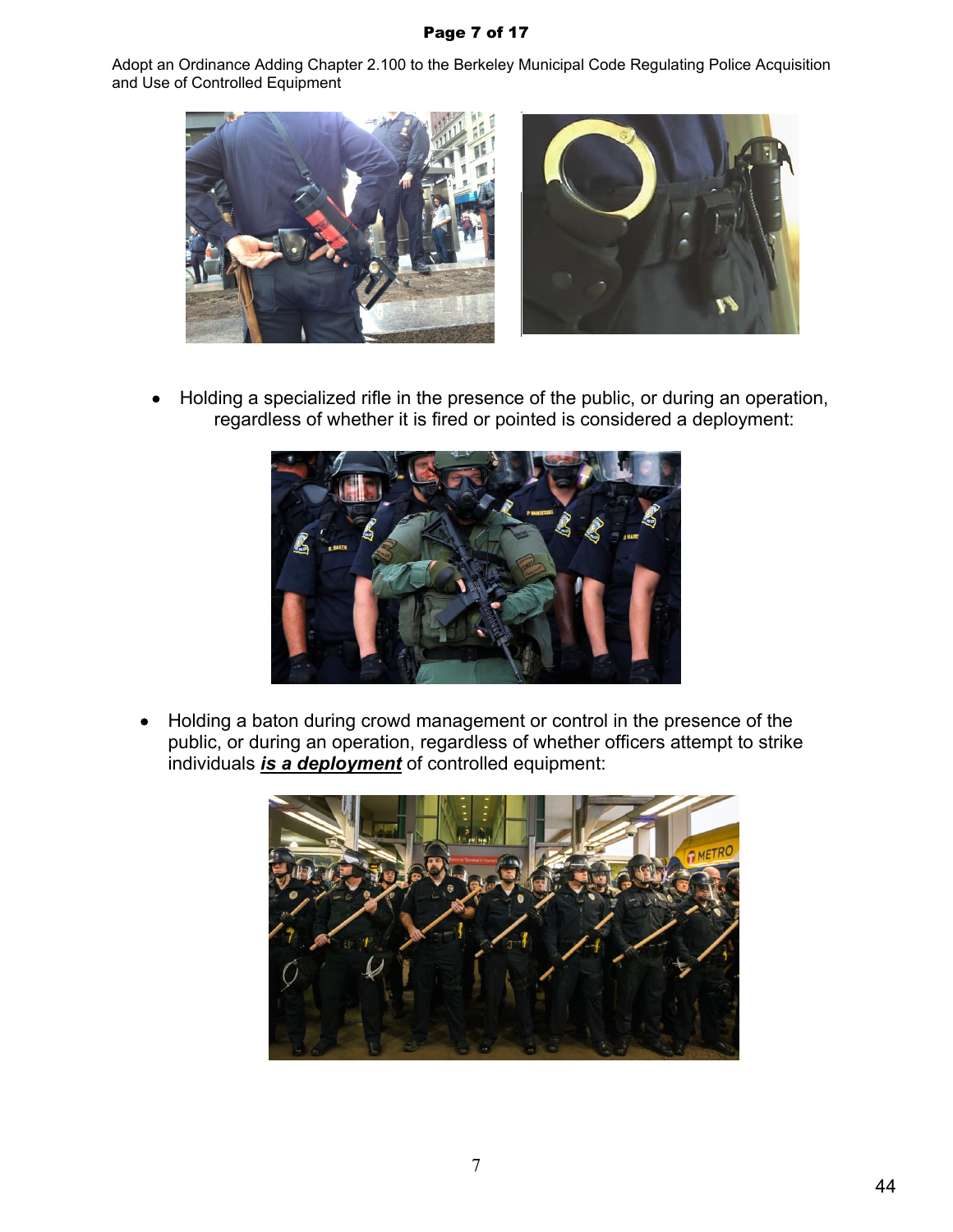#### Page 8 of 17

Adopt an Ordinance Adding Chapter 2.100 to the Berkeley Municipal Code Regulating Police Acquisition and Use of Controlled Equipment

 Holding pepper spray (as opposed to carrying on their belt or elsewhere on their person) in the presence of the public, or during an operation, in an active or deliberate manner *is a deployment* of Controlled Equipment:



#### **Enforcement Provisions**

The ordinance includes enforcement remedies for alleged violations of the ordinance, including injunctive relief, declaratory relief, writ of mandate in the Superior Court of the State of California to enforce this Ordinance and attorneys' fees. Individuals subject to the use of Controlled Equipment in violation of this Ordinance may institute proceedings in the Superior Court of the State of California against the City of Berkeley and shall be entitled to recover actual damages (but not less than liquidated damages of one thousand dollars (\$1,000.00) or one hundred dollars (\$100.00) per day for each day of violation, whichever is greater). Violators of the ordinance may result in consequences that may include retraining, suspension, or termination, subject to due process requirements and applicable City policies.

FINANCIAL IMPLICATIONS Staff time.

ENVIRONMENTAL SUSTAINABILITY No environmental impact.

CONTACT Councilmember Kate Harrison kharrison@cityofberkeley.info | 510-981-7140

ATTACHMENTS: 1. Ordinance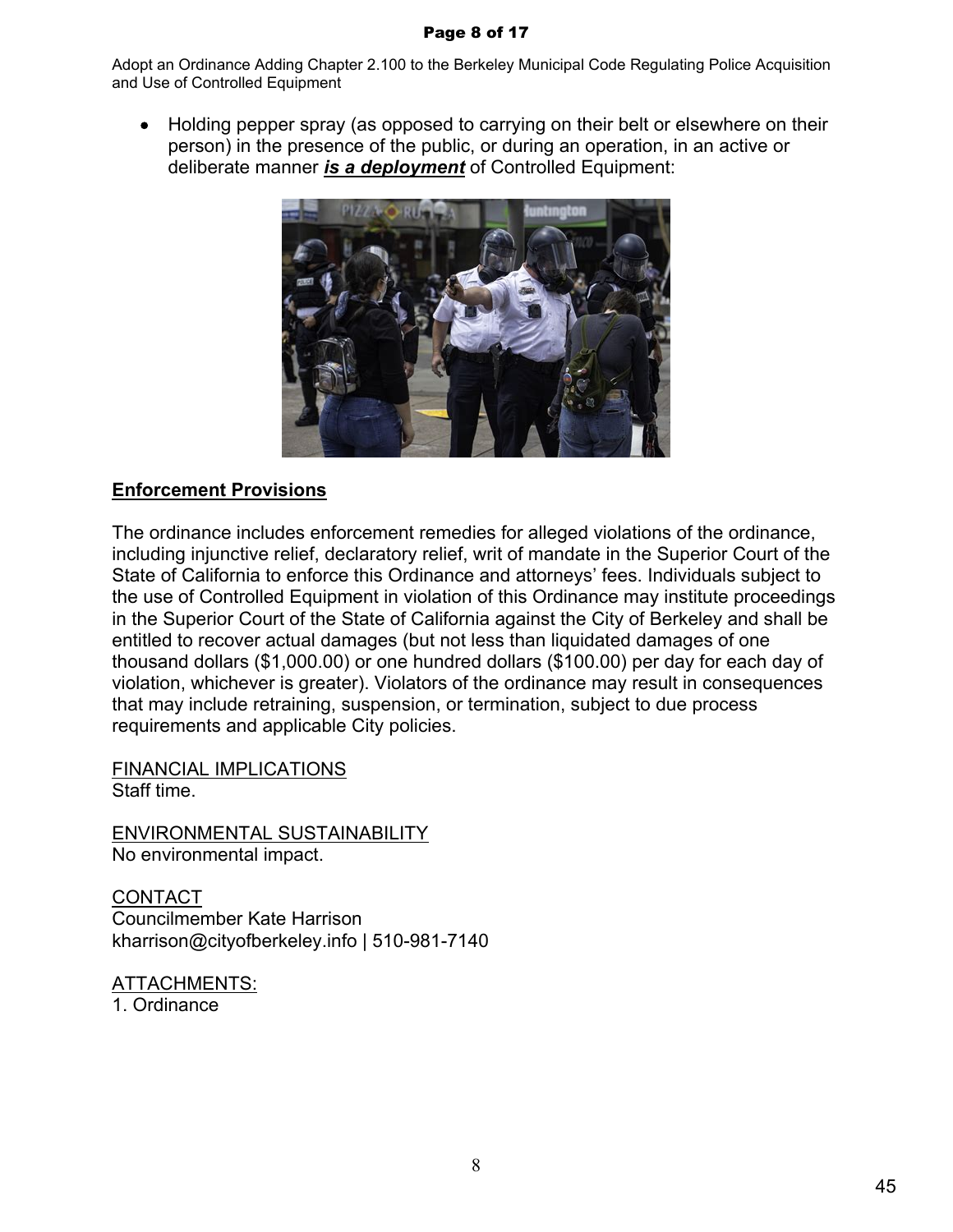# ORDINANCE NO. -N.S.

## ADDING A NEW CHAPTER 2.100 TO THE BERKELEY MUNICIPAL CODE REGULATING POLICE ACQUISITION AND USE OF CONTROLLED EQUIPMENT

BE IT ORDAINED by the Council of the City of Berkeley as follows:

Section 1. The Berkeley Municipal Code Chapter 2.100 is amended to read as follows:

#### **Chapter 2.100 POLICE EQUIPMENT AND COMMUNITY SAFETY ORDINANCE**

**Sections: 2.100.010 Name of Ordinance 2.100.020 Definitions 2.100.030 Controlled Equipment Use Policy Requirement 2.100.040 Acquisition and Use of Controlled Equipment 2.100.050 Reports on the Use of Controlled Equipment 2.100.060 Enforcement 2.100.070 Transparency 2.100.080 Whistleblower Protections 2.100.090 Severability**

# **2.100.010 Name of Ordinance**

(A) This Ordinance shall be known as the Police Equipment and Community Safety Ordinance.

# **2.100.020 Definitions**

(A) "Controlled Equipment" includes, but is not limited to, all of the following:

(1) Vehicles that are built or modified to provide ballistic protection to their occupants, such as mine-resistant ambush protected (MRAP) vehicles or armored personnel carriers.

(a) Police versions of standard passenger vehicles are specifically excluded from this section.

(2) Multi-purpose wheeled vehicles that are: built to operate both on-road and off- road, such as a high mobility multipurpose wheeled vehicle (HMMWV), commonly referred to as a Humvee, a two and one-half-ton truck, or a five-ton truck; or built or modified to use a breaching or entry apparatus as an attachment.

(a) Unarmored all-terrain vehicles (ATVs) and motorized dirt bikes are specifically excluded from this section.

(3) Tracked vehicles that are built or modified to provide ballistic protection to their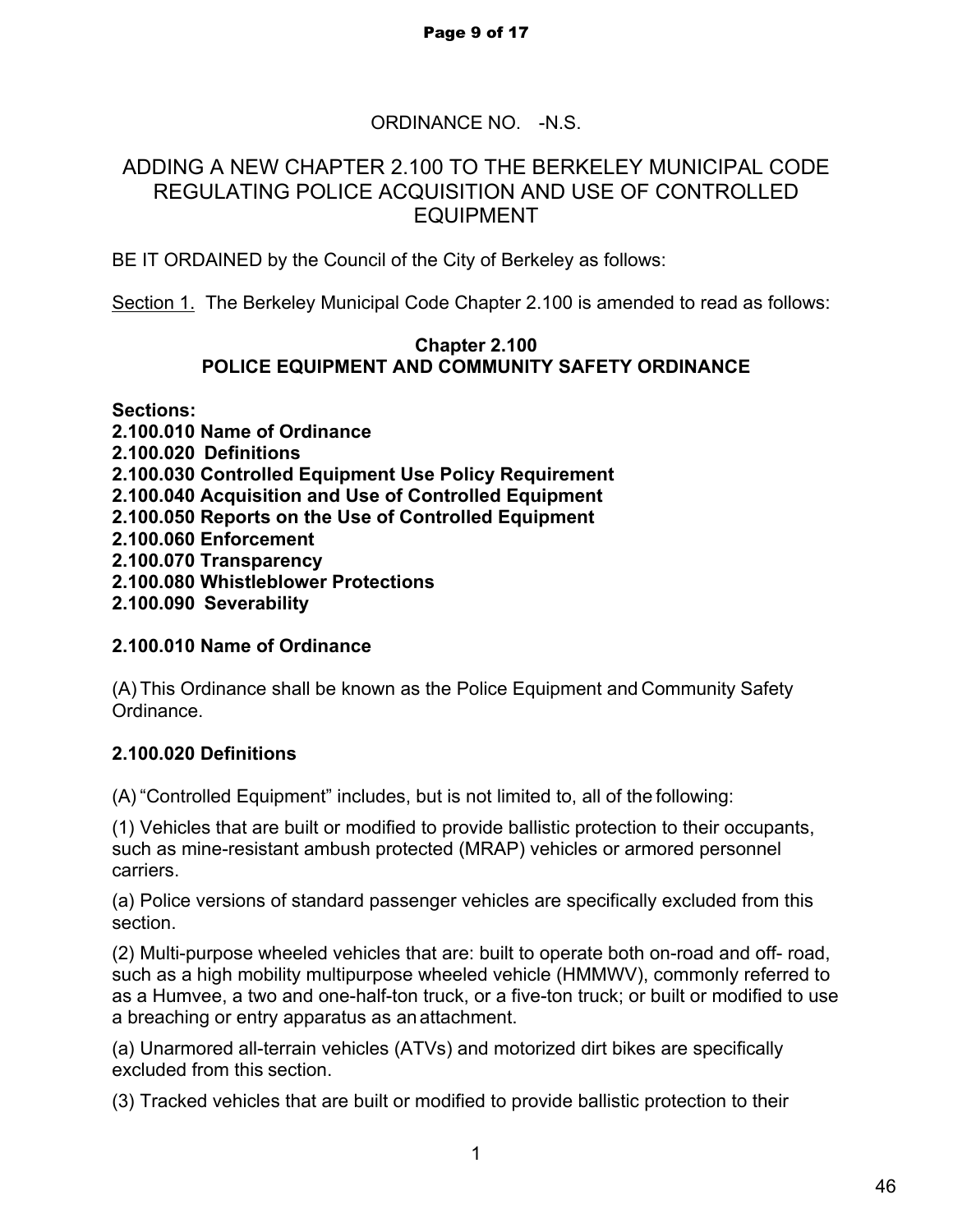occupants and utilize a tracked system instead of wheels for forward motion.

(4) Aircraft, vessels, or vehicles of any kind, whether manned or unmanned, with attached or mounted weapons.

(5) Breaching apparatus designed to provide rapid entry into a building or through a secured doorway, including equipment that is mechanical, such as a battering ram, and equipment that is ballistic, such as a slug, or equipment that is explosive in nature. Items designed to remove a lock, such as bolt cutters, small gauge frangible rounds, or a handheld ram, are excluded from this policy.

(6) Firearms of .50 caliber or greater.

(7) Ammunition of .50 caliber or greater.

(8) Specialized firearms, including the Colt M4, and associated ammunition of less than .50 caliber, as defined in Sections 30510 and 30515 of the California Penal Code.

(9) Projectile launch platforms and their associated munitions, such as 40mm projectile launchers, "bean bag," rubber bullet, or specialty impact munition (SIM) weapons, and equipment used to disperse chemical agents.

(10) Any knife designed to be attached to the muzzle of a rifle, shotgun, or long gun for purposes of hand-to-hand combat.

(11) Explosives, pyrotechnics, such as "flashbang" grenades, and chemical weapons such as "teargas," CS gas, pepper spray, and "pepper balls"."

(12) Batons 30 inches or longer in length.

(13) Active area denial weapons, such as the Taser Shockwave, microwave weapons, and water cannons and the Long Range Acoustic Device (LRAD).

(a) Only LRAD as an area denial tool shall trigger the reporting requirements of this ordinance.

(14) Any other equipment as determined by a majority of the City Council to require additional oversight.

(B) "City" means any department, agency, bureau, and/or subordinate division of the City of Berkeley.

(C)"Controlled Equipment Impact Statement" means a publicly released, written document that includes, at a minimum, all of the following:

(1) Description: A description of each type of Controlled Equipment, the quantity sought, its capabilities, expected lifespan, intended uses and effects, and how it works, including product descriptions from the manufacturer of the Controlled Equipment.

(2) Purpose: The specific purpose or purposes that each type of Controlled Equipment is intended to achieve.

(3) Fiscal Cost: The fiscal cost of each type of Controlled Equipment, including the initial costs of obtaining the equipment, the costs of each proposed use, the costs of potential adverse impacts, and the annual, ongoing costs of the equipment, including operating, training, transportation, storage, maintenance, and upgrade costs.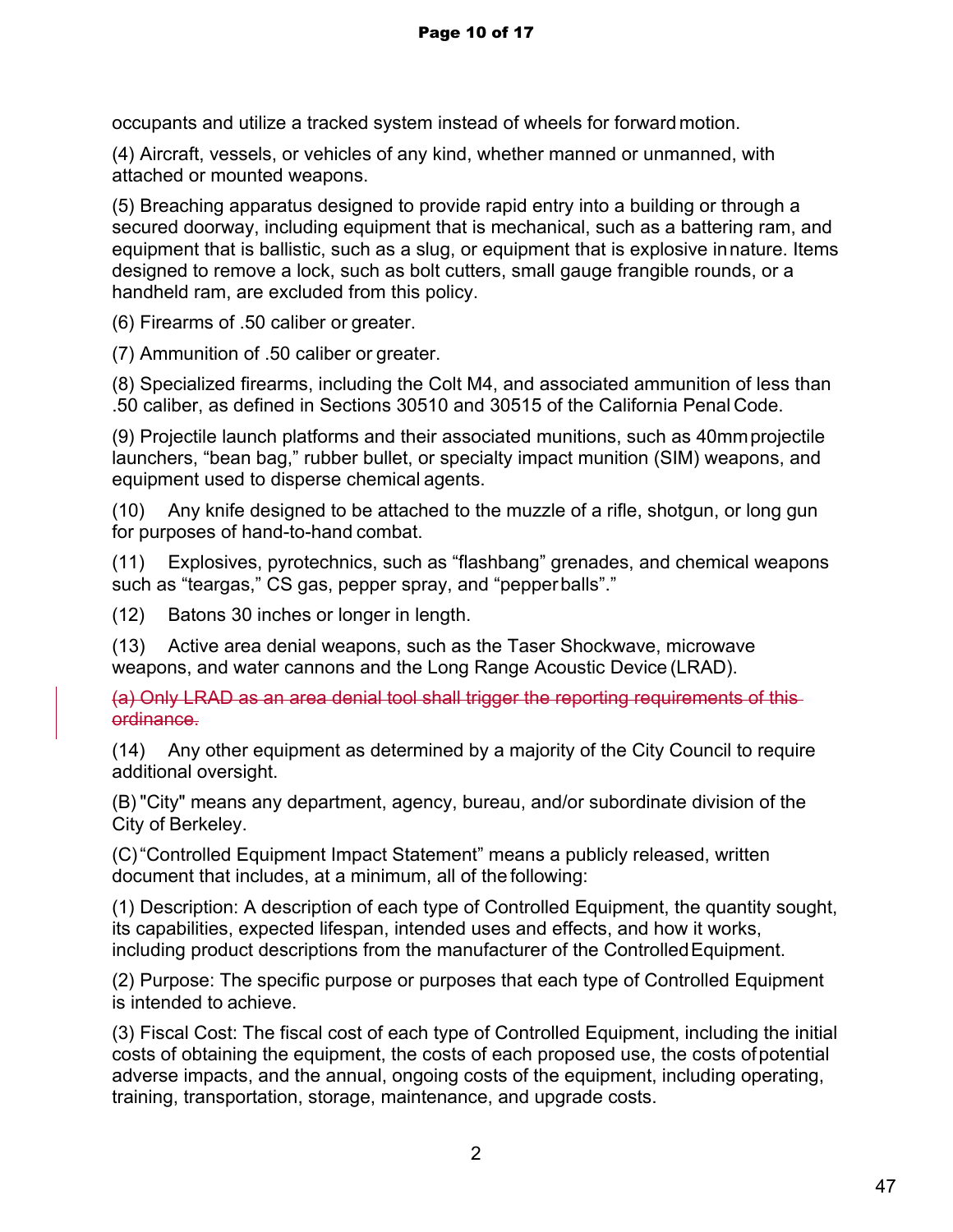(4) Impact: An assessment specifically identifying any potential impacts that the use of Controlled Equipment might have on the welfare, safety, civil rights, and civil liberties of the public.

(5) Mitigations: Specific, affirmative technical and procedural measures that will be implemented to safeguard the public from such impacts.

(6) Alternatives: Alternative method or methods by which the Police Department can accomplish the purposes for which the Controlled Equipment is proposed to be used, and rationale for selection over alternative methods.

(7) Third Party Dependence: Whether use or maintenance of the Controlled Equipment will require the engagement of third party service providers.

(D) Except as provided below, "Deployed" means to utilize or employ Controlled Equipment for a deliberate purpose in the presence of members of the public, or during any operation or critical response. "Deployed" shall not mean an officer merely wearing a piece of Controlled Equipment on their belt or elsewhere on their person.

- (1) Batons 30 inches or longer in length shall only be deemed "deployed" when used for management or control of crowds.
- (2) The LRAD shall only be deemed "deployed" when used for a purpose other than to convey lawful verbal instructions.

(DE) "Exigent Circumstances" means a law enforcement agency's good faith belief that an emergency involving the danger of, or imminent threat of death or serious physical injury to any person requires the use of unapproved Controlled Equipment.

(EF) "Police Accountability Board" means the body established by Charter Article XVIII. The Police Review Commission, established by Ordinance No. 4,644-N.S., as amended, shall serve any and all functions and duties set forth by this chapter before and until they are transferred to the Police Accountability Board pursuant to Charter Article XVIII.

# **2.100.030 Controlled Equipment Use Policy Requirement**

Controlled Equipment requires a publicly available use policy that identifies the purpose, any prohibited uses, training requirements, and any process required prior to use.

# **2.100.040 Acquisition and Use of Controlled Equipment.**

(A) Restrictions Prior to Submission and Approval

(1) The Police Department shall not engage in any of the following activities regarding a piece of Controlled Equipment before the Berkeley Police Accountability Board ("Police Accountability Board"), or any successive agency, reviews and recommends, and the City Council approves, a Controlled Equipment Impact Report and a Controlled Equipment Use Policy for that equipment in compliance with this section.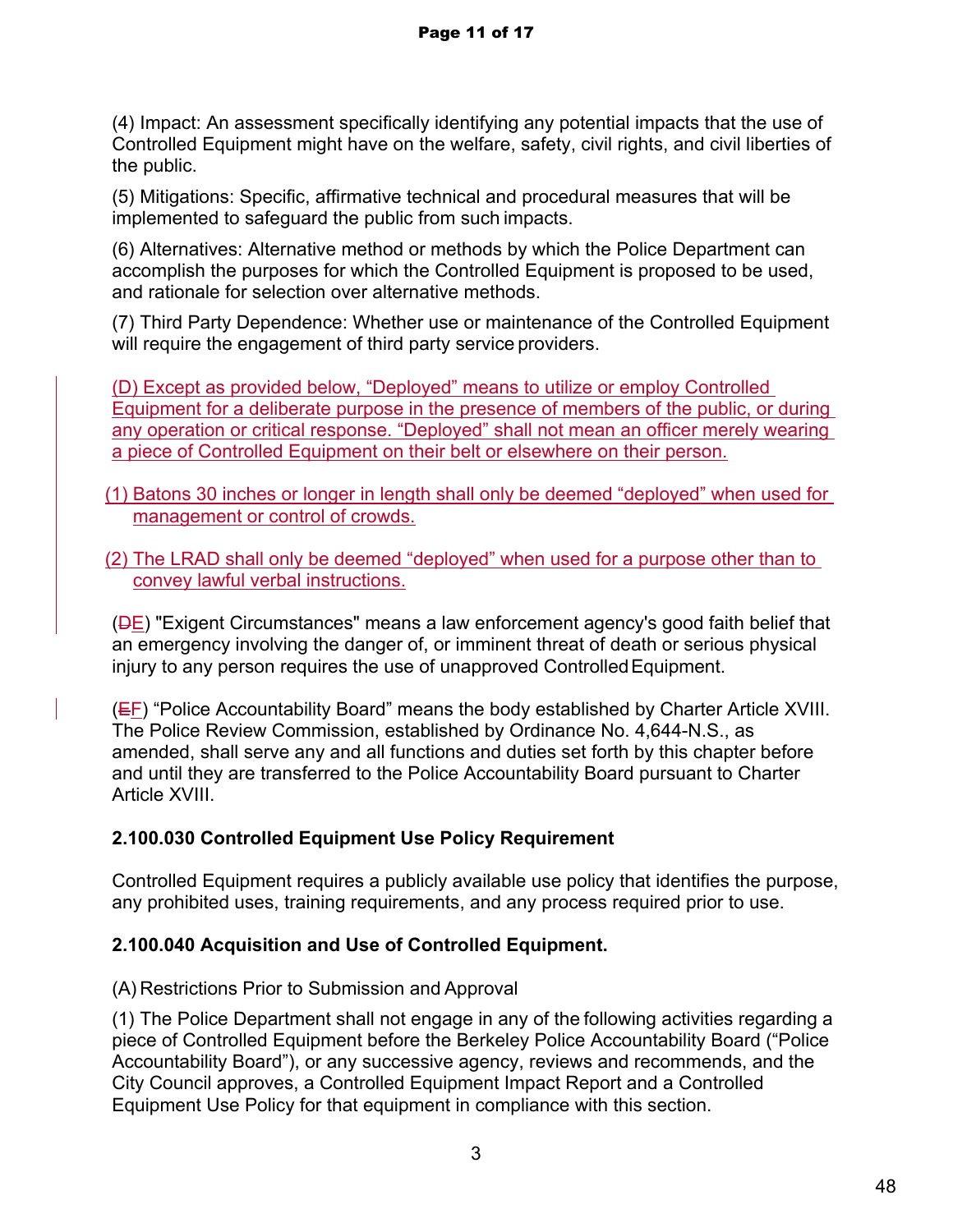(a) Requesting the transfer of Controlled Equipment pursuant to Section 2576a of Title 10 of the United States Code.

(b) Seeking funds for Controlled Equipment, including, but not limited to, applying for a grant, soliciting or accepting private, local, state, or federal funds, in-kind donations, or other donations or transfers.

(c) Acquiring Controlled Equipment either permanently or temporarily, including by borrowing or leasing.

(d) Using any new Controlled Equipment for a purpose, in a manner, or by a person not previously approved by the City Council pursuant to this Ordinance.

(e) Soliciting or responding to a proposal for, or entering into an agreement with, any other person or entity to seek funds for, apply to receive, acquire, use, or collaborate in the use of, Controlled Equipment.

(B) Submission to Police Accountability Board

(1) At least 15 days prior to any public meeting to consider the adoption of any Controlled Equipment Use Policy or Controlled Equipment Impact Report, the Use Policy and Impact report shall be published for public review.

(2) The final Controlled Equipment Impact Report and Controlled Equipment Use Policy shall be made publicly available on the Department's website for as long as the Controlled Equipment is available for use.

(3) The Police Accountability Board shall consider Controlled Equipment Impact Reports and Controlled Equipment Use Policies as an agenda item for review at an open session of a meeting.

(C)Criteria for Police Accountability Board Recommendations

(1) The Police Accountability Board shall recommend approval of a request to fund, acquire, or use Controlled Equipment pursuant to this chapter only if it determines all of the following:

(a) The Controlled Equipment is needed and there is no practicably available alternative equipment which is not Controlled Equipment that is sufficient for the purposes.

(b) The proposed Controlled Equipment Use Policy will safeguard the public's welfare, safety, civil rights, and civil liberties.

(c) The Controlled Equipment will not be used based on race, national origin, religion, sexual orientation, gender, gender identity, political viewpoint, or disability, or disproportionately impact any community or group.

(2) If the submitted Controlled Equipment Impact Report identifies a risk of potential adverse effects on the public's welfare, safety, civil rights, or civil liberties, the Police Accountability Board's recommendation for approval for the funding, acquisition, or use of the Controlled Equipment shall not be deemed an acquiescence to those effects, but instead an acknowledgment of the risk of those effects and the need for the Police Department to take proactive steps to minimize those effects.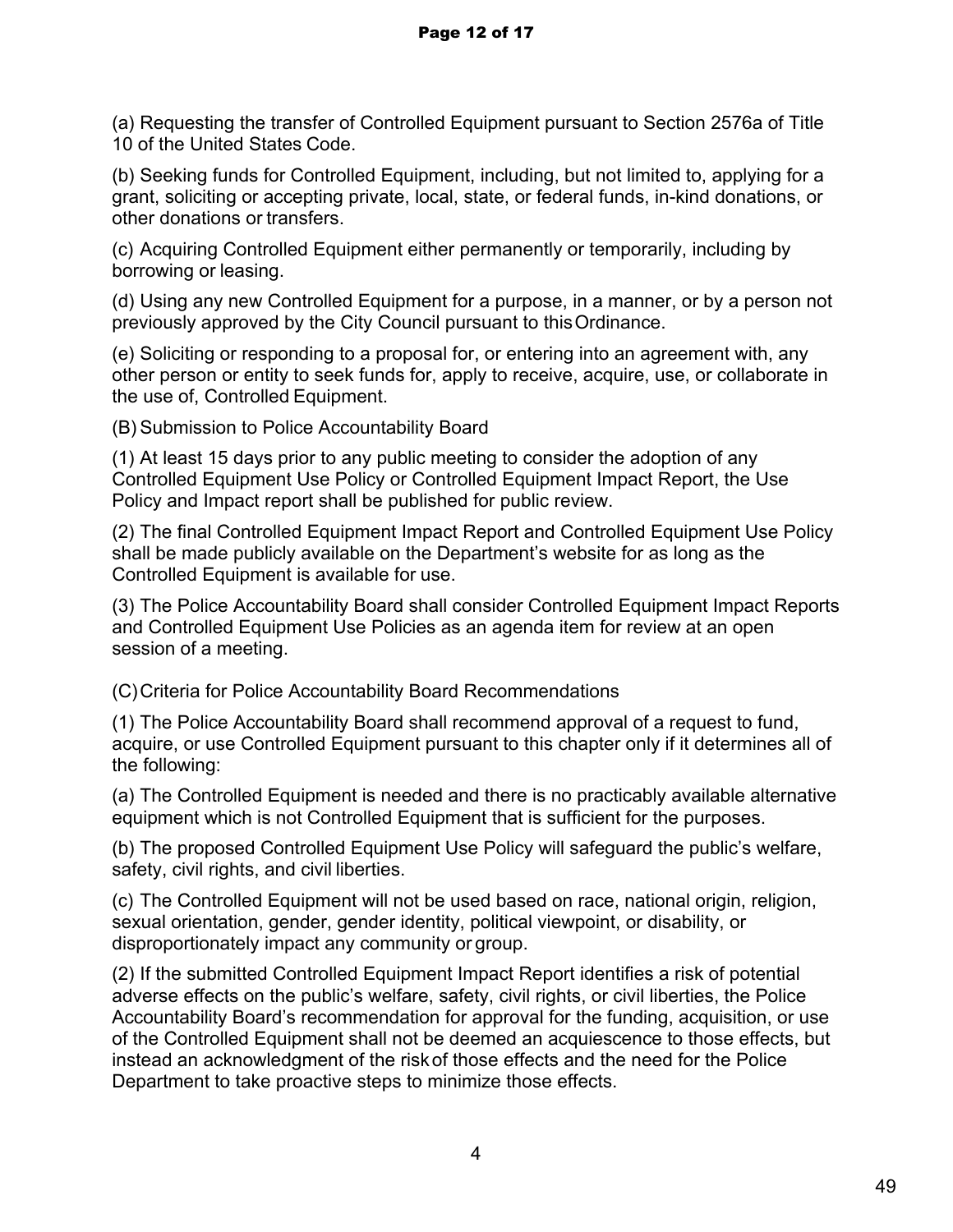(D) Temporary Use in Exigent Circumstances

(1) Notwithstanding the provisions of this Chapter, the Police Department may borrow and/or temporarily use Controlled Equipment in Exigent Circumstances without following the requirements in Section 2.100.040. However, if the Department does so, it must take all of the following actions:

(a) Provide written notice of that acquisition or use to the City Council within 30 days following the commencement of such Exigent Circumstance, unless such information is confidential or privileged under local, state or federal law;

(b) If it is anticipated that the use will continue beyond the Exigent Circumstance, submit a proposed Controlled Equipment Impact Report and Controlled Equipment Use Policy, as applicable, to the City Council within 90 days following the borrowing, acquisition or temporary use, and receive approval, as applicable, from the City Council pursuant to Section 2.100.040; and

(c) Include the Controlled Equipment in the Department's next annual Controlled Equipment Report.

(E) Police Accountability Board Review Required Before City Council Consideration of Approval.

(1) The Police Accountability Board shall recommend that the City Council adopt, modify, or reject the proposed Controlled Equipment Use Policy, and notify the Police Department of its recommendations.

(2) The Police Accountability Board shall present its recommendations to City Council.

(3) Failure by the Police Accountability Board to make its recommendation on a proposal within ninety (90) days, or thirty (30) days in instances where the proposal is subject to a time-sensitive grant application, of submission shall enable City Staff to proceed to the City Council for approval of the proposal.

(F) Police Accountability Board Review of Prior Recommendations

(1) The Police Accountability Board shall determine, as part of its annual Work Plan, whether to include the review of any Controlled Equipment use policy in the coming year.

(2) A Police Accountability Board recommendation to City Council that a prior approval be revoked shall be presented to Council. If City Council does not act on such a recommendation within four (4) City Council meetings from when the item is first scheduled, the Police Department shall cease its use of the Controlled Equipment.

(G) Review Process for Previously-Acquired Equipment

(1) The Police Department shall have one year from the date of passage of this Ordinance to submit Controlled Equipment Use Policies and Controlled Equipment Impact Statements for approval if the Department wishes to continue the use of Controlled Equipment acquired prior to the passage of this Ordinance. If the Department fails to do so, it must cease use of such equipment.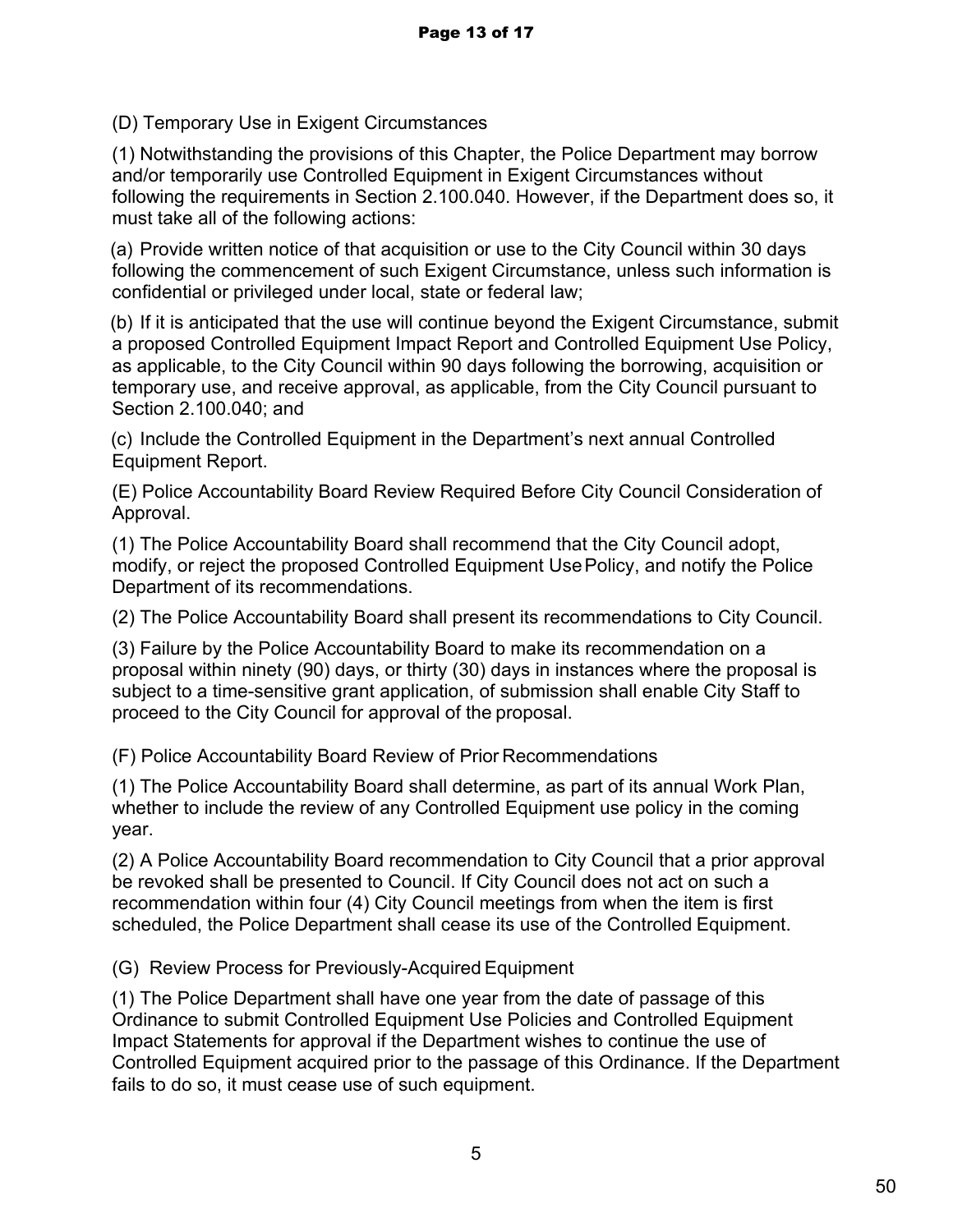(2) To ensure that the review of previously-acquired Controlled Equipment is appropriately prioritized, the Police Department shall provide a prioritized ranking of such Controlled Equipment, and the Police Accountability Board shall consider this ranking in determining the order in which to perform its review.

(H) City Council Approval Process

(1) After the Police Accountability Board review requirements have been met, the Police Department shall schedule for City Council consideration the proposed Controlled Equipment Impact Report and proposed Controlled Equipment Use Policy, and include Police Accountability Board recommendations, at least fifteen (15) days prior to a public meeting.

(2) If the City Council does not approve such item within four (4) regular City Council meetings from when the item is first scheduled, the Police Department shall cease its use of the Controlled Equipment until such review and approval occurs.

# **2.100.050 Reports on the Use of Controlled Equipment.**

# (A) Annual Report on Controlled Equipment

(1) The Police Department shall submit a report on Controlled Equipment to the Police Accountability Board within one year of approval, and annually thereafter for as long as the Controlled Equipment is available for use. The report shall be provided no later than March 15<sup>th</sup> of each year, unless the Police Accountability Board advises the Department that an alternate date is preferred. The Department shall also make each annual report publicly available on its website for as long as the Controlled Equipment is available for use. The annual report shall, at a minimum, include the following information for the immediately preceding calendar year:

(a) Production descriptions for Controlled Equipment and inventory numbers of each product in the Police Department's possession.

(b) A summary of how Controlled Equipment was used. For the purposes of annual reports, "use" of equipment shall refer to equipment that is Deeployed ments in whichequipment is publicly displayed, or is deployed in an operation or critical response, not to transfers of location or placement of equipment inside Department vehicles.

(c) If applicable, a breakdown of where Controlled Equipment was used geographically by individual police area. For each police area, the Police Department shall report the number of days Controlled Equipment was used and what percentage of those daily reported uses were authorized by warrant and by non-warrant forms of court authorization.

(d) A summary of any complaints or concerns received concerning Controlled Equipment.

(e) The results of any internal audits, any information about violations of Controlled Equipment Use Policies, and any actions taken in response.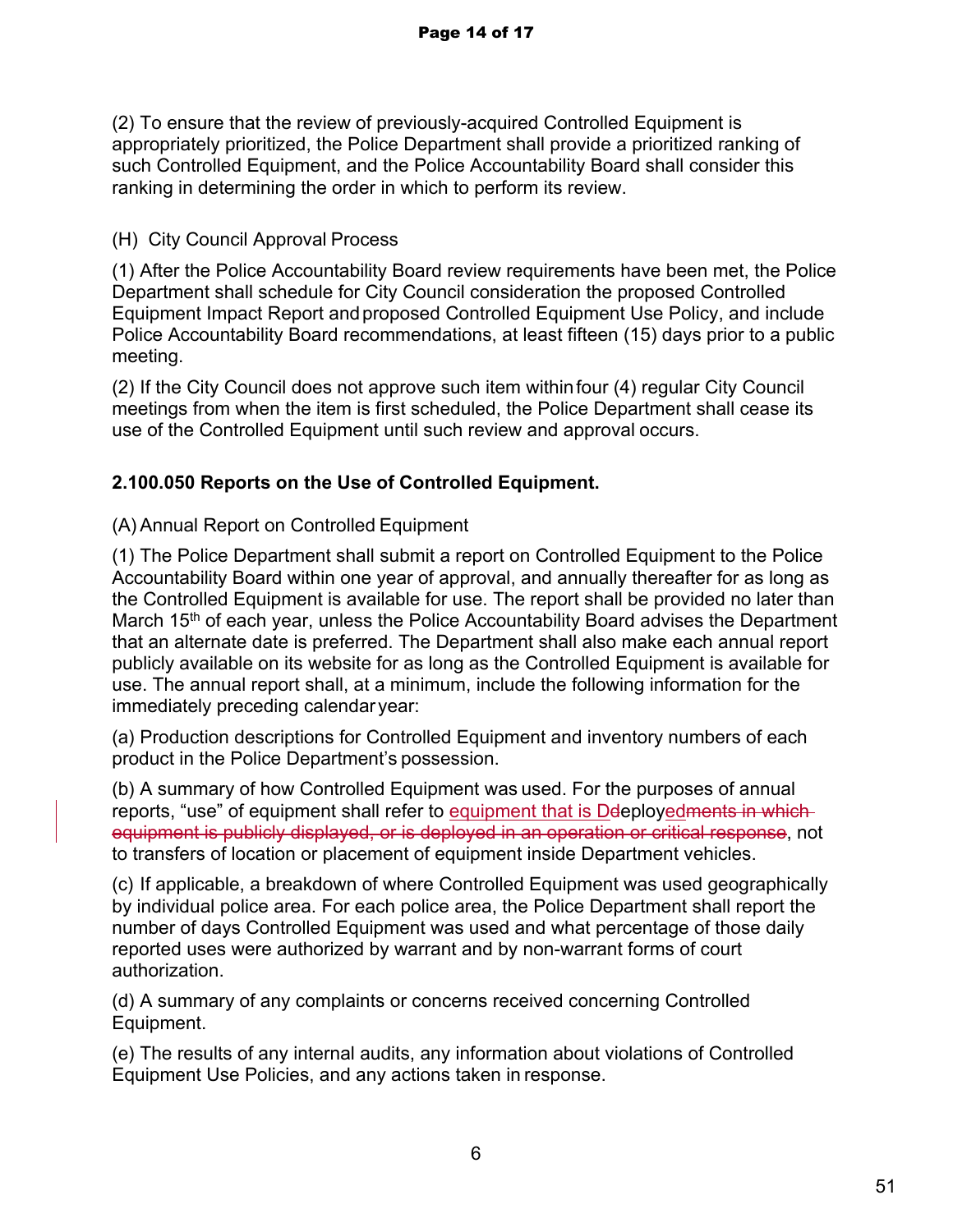(B) Compliance or Revocation of Approval

(1) Within 60 days of the Police Department submitting an annual report, the Police Accountability Board shall place the report as an agenda item for an open session of a regular meeting. The Police Accountability Board shall determine, based on the report, whether each piece of Controlled Equipment reported on has complied with the standards for approval set forth in Section 2.100.040.

(2) If the Police Accountability Board determines that any Controlled Equipment has not complied with the standards for approval set forth in Section 2.100.040, it shall either recommend revocation of the authorization for that piece of Controlled Equipment or modify the Controlled Equipment Use Policy in a manner that will resolve the lack of compliance. Recommendations for revocations shall be forwarded to City Council in accordance with the approval process in Section 2.100.040.

(3) After review by the Police Accountability Board, the Police Department shall submit the annual report to City Council, indicating its approval or lack of compliance for each piece of Controlled Equipment.

#### **2.100.060 Enforcement.**

#### (A) Remedies for Violations of this Ordinance

This Chapter does not provide a private right of action upon any person or entity to seek injunctive relief against the City or any employee unless that person or entity has first provided written notice to the City Manager by serving the City Clerk, regarding the specific alleged violations of this Chapter. If a specific alleged violation is not remedied within 90 days of that written notice, a person or entity may seek injunctive relief in a court of competent jurisdiction. If the alleged violation is substantiated and subsequently cured, a notice shall be posted in a conspicuous manner on the City's website that describes, to the extent permissible by law, the corrective measures taken to address the violation. If it is shown that the violation is the result of arbitrary or capricious action by the City or an employee or agent thereof in his or her official capacity, the prevailing complainant in an action for relief may collect from the City reasonable attorney's fees in an amount not to exceed \$15,000 if they are personally obligated to pay such fees.

#### **2.100.070 Transparency**

#### (A) Disclosure Requirements

(1) It shall be unlawful for the City to enter into any Controlled Equipment-related contract or other agreement that conflicts with the provisions of this Ordinance, and any conflicting provisions in such future contracts or agreements, including but not limited to non-disclosure agreements, shall be deemed void and legally unenforceable.

(2) To the extent permitted by law, the City shall publicly disclose all of its Controlled Equipment-related contracts, including any and all related non-disclosure agreements, if any, regardless of any contract terms to the contrary.